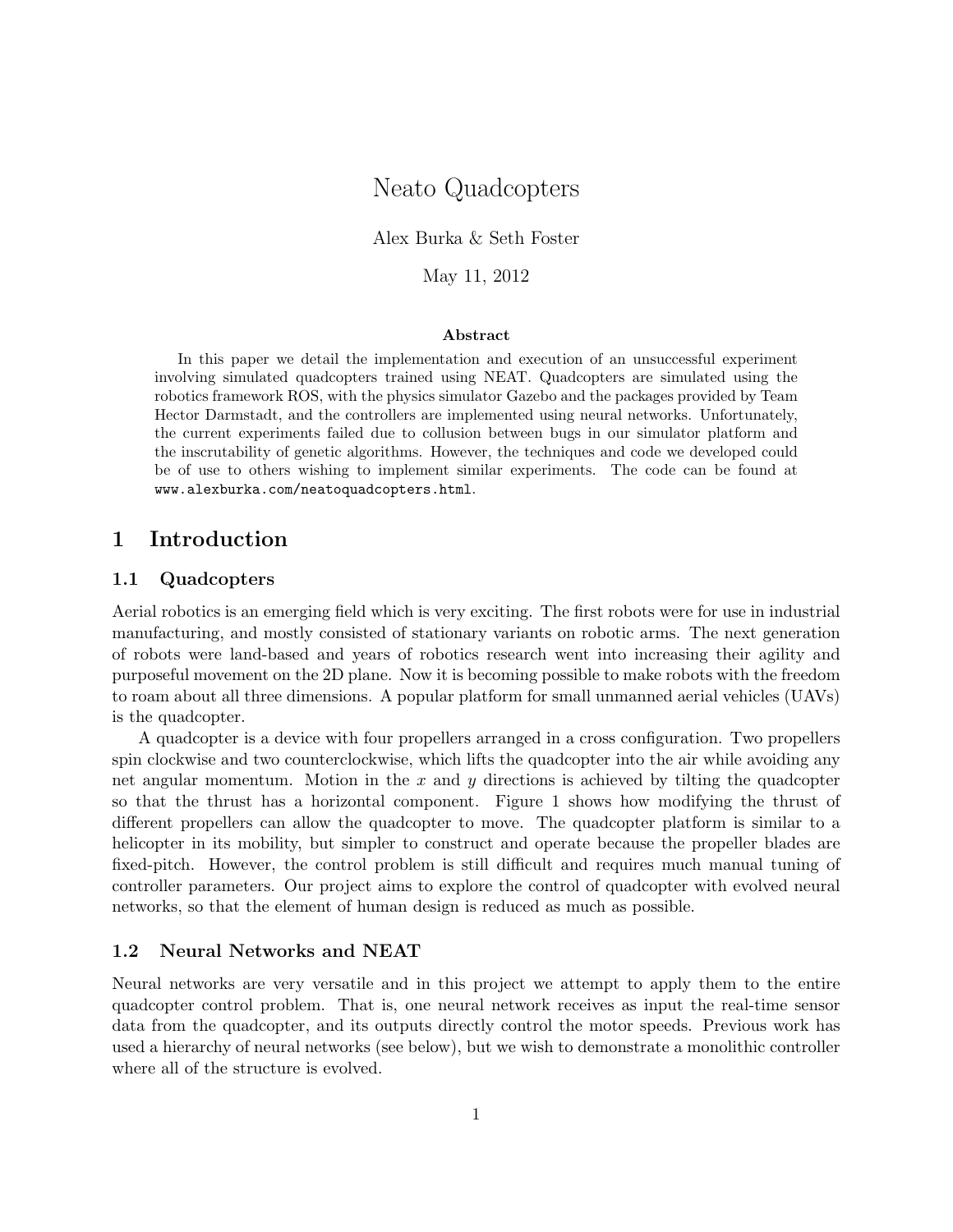

Figure 1: This figure shows the way in which a quadcopter can control its roll, pitch and yaw angles. In the top left, the quadcopter is level and stationary with the motors providing approximately equal thrust (note the red propellers spin clockwise and the green counterclockwise). If one of the color pairs develops a thrust differential, as in the top right, then the quadcopter will roll or pitch about the other axis. On the other hand, if one pair of motors spins faster than the other pair, as in the bottom left, then the quadcopter can control its yaw angle. Figure from presentation in [3].

The easiest method for evolving both the weights and topology of a neural network is NEAT, or NeuroEvolution of Augmenting Topologies, described in [11]. We provide the inputs, outputs and the fitness function. The NEAT library (we are using the original  $C++$  implementation) contains everything necessary to implement a genetic algorithm, including population management, mutation, crossover, and encoding/decoding of neural networks into text-based genomes. Using bookkeeping tricks, the topology of the networks can be evolved without losing the essential network structure, so the network can complexify (i.e. add more nodes) when tweaking connection weights ceases to increase fitness.

## 1.3 ROS and Gazebo

This work is presented as experiments on simulated quadcopters. The simulation platform is preferred over real robots at this early stage due to the repeatability of the simulation, the ease of reconfiguration, and the absence of hardware difficulties that distract from the research goal. The authors both have previous experience using ROS, the Robot Operating System [8]. ROS "provides libraries and tools to help software developers create robot applications. It provides hardware abstraction, device drivers, libraries, visualizers, message-passing, package management,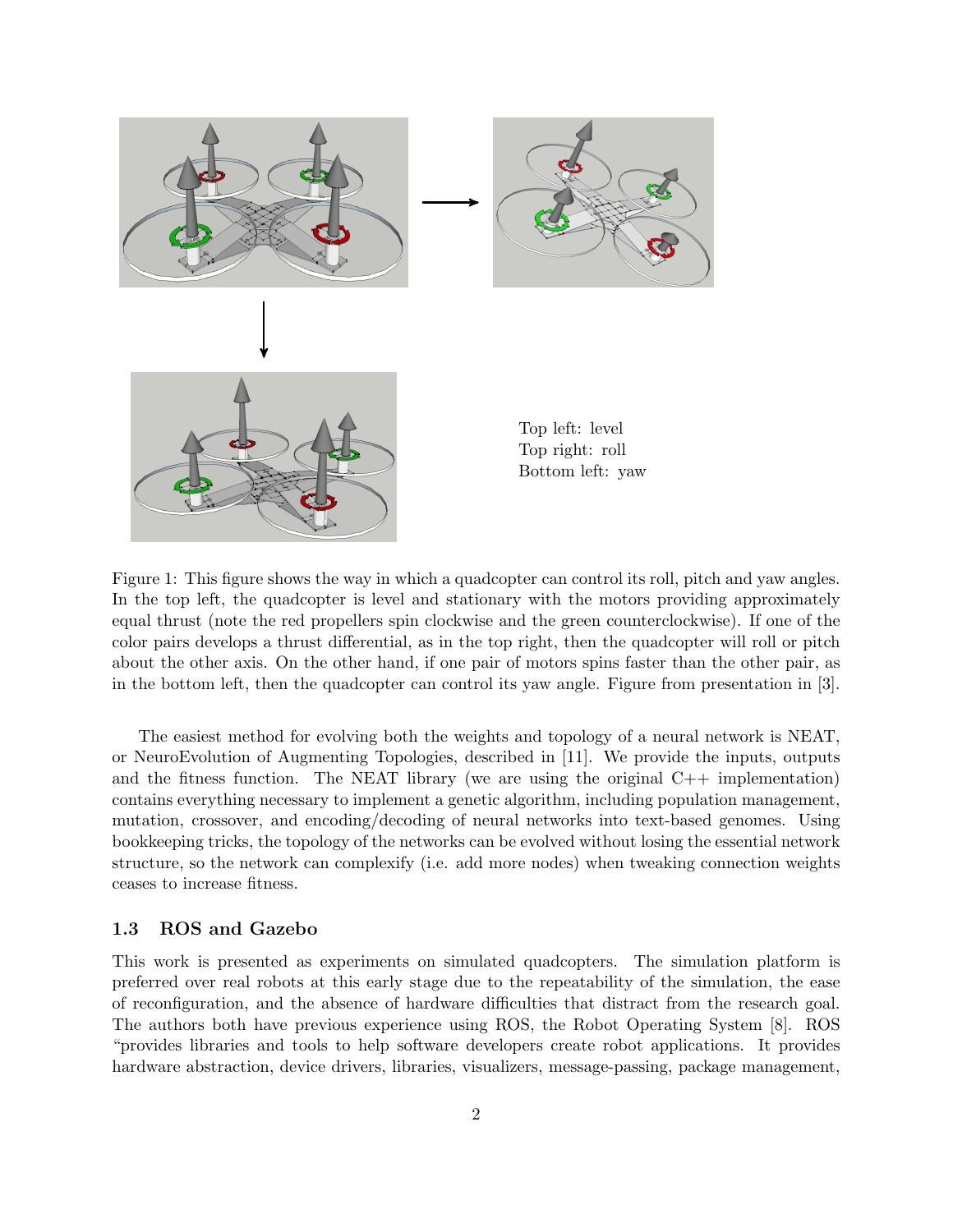and more." [1]. Some ROS terminology may be necessary in order to understand the architecture of this project:

- Topic: the infrastructure of ROS's message passing system. The message passing is a publisher-subscriber system where one node publishes messages to a topic and any number of nodes may receive them by subscribing to the topic.
- Node: the smallest unit of ROS software. A node usually uses topics for input and output, and encapsulates a single unit of functionality. Groups of nodes commonly form a data pipeline. For example, a mobile robot with vision might have one node which interprets motion commands to drive the motors, and a pipeline of nodes performing transformations on camera input (e.g. color segmentation, blob finding, generation of motion commands). Due to the network transparency inherent in ROS, nodes can communicate across many machines.
- Package: a set of nodes and possibly other programs (such as *launch files*, which are configurations of nodes that ROS can start up all at once)
- Stack: a set of packages. Team Hector Darmstadt distributes the hector quadrotor software as several stacks.

ROS is very flexible due to the modular architecture which it forces upon programmers. Often the same nodes can be used in simulation and on real robots. To facilitate this, ROS bundles a rich physics-based robot simulator called Gazebo. Gazebo can communicate with ROS nodes and it simulates a words containing one or more robots using the ODE physics simulator.

#### 1.4 Related Work

Quadcopters, sometimes called quadrotors or quadrotor helicopters, are currently a very popular platform for robotics research. Their small size and mechanical simplicity (i.e. compared to a helicopter or airplane, variable-pitch propeller blades and complex mechanical linkages are avoided) makes them attractive. Of course, with this simplicity comes difficulty in control, since the quadcopter platform is dynamically unstable and nonlinear [9]. In addition, the dynamics of the system are nonlinear and difficult to model. Further complicating the control problem is the number of control inputs (the four propeller speeds) is fewer than the number of degrees of freedom (linear and angular velocities), resulting in an underactuated system.

The most common solution to this control problem is to use a series of PID controllers, each concerned with one of the quadcopter's state variables: roll, pitch, yaw, altitude, position. This approach has been successful, and commercial implementations of such controllers exist, such as the KKmulticopter hardware used in [2]. However, as attested in [3], the integration and optimization of these controllers is a time-consuming and laborious process, especially in the presence of unmodeled system dynamics and sensor noise. Even PID controllers may have trouble in operating conditions that are too far from the optimal hover point [9].

Therefore, several researchers have attempted to use neural network-based controllers to avoid the problems with PID controllers. This is an attractive solution from an engineering standpoint because it requires even less hardcoded knowledge of the system than a PID controller. If successful, this would also be an impressive demonstration of the capabilities of neural networks as an implementation strategy for adaptive robots. In 2008 Nicol et al [7] tested a neural network controller against more traditional methods of developing controllers, in the face of underspecified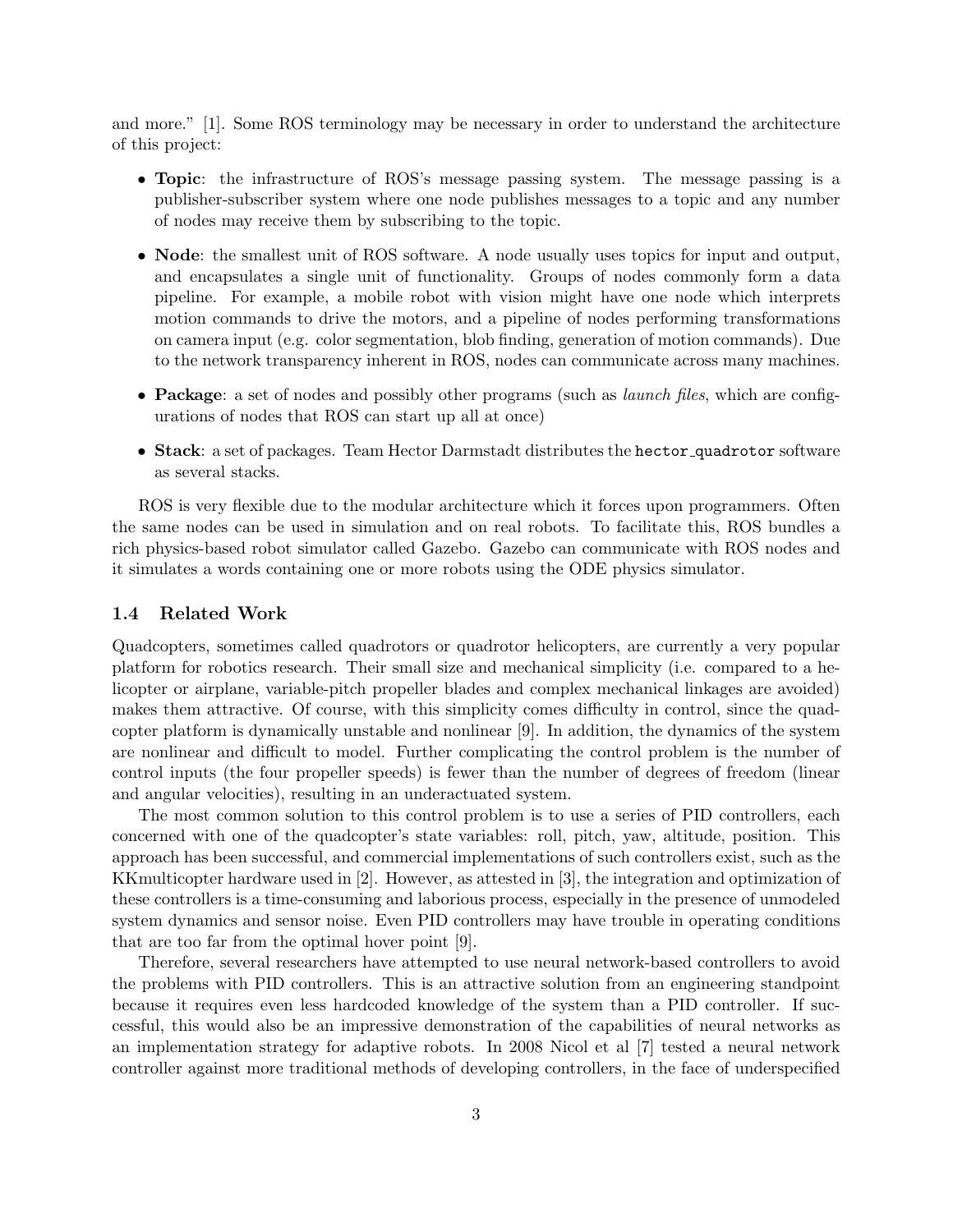system parameters and simulated wind. They use a special type of neural network, the CMAC (Cerebellar Model Articulation controller) and online training. More recently, Shepherd and Tumer [9] investigate the use of NEAT to train neural network controllers, and test them on a simulated quadcopter following waypoints. This work is similar to the work presented in this paper, except that Shepherd and Tumer restrict the role of their neural network controllers in a quite strict fashion. Their controller is hierarchical, with a position controller providing desired roll, pitch, and vertical velocity. These are used to create error functions for the state variables roll, pitch, yaw and height, which are inputs to lower-level controllers that command the motors directly. The lower-level controllers are proxies for PID controllers, in that their inputs are the error function, its derivative, and its integral; additionally, learning starts by training the networks to imitate PID controllers. This approach works and Shepherd and Tumer demonstrate impressive results with respect to disturbance rejection and waypoint following, but it seems desirable to reduce the amount of the controller design that must be prescribed, and directly transferred from the PID controller (i.e. the controller hierarchy and the separate networks for each state variable). In theory, NEAT should be able to design its own controller structure, which may or may not be similar to the PID hierarchy that an engineer would design.

# 2 Experimental results

# 2.1 Experimental platform: HERP

All of the work described in this paper was performed using a quadcopter simulated using ROS, Gazebo and the quadcopter packages from Team Hector Darmstadt. We refer to this platform as HERP, the Highly Evolved Rotational Platform. The architecture of HERP and our neural network test harness is summarized in the following diagram, Figure 3. The two main components, both implemented in  $C_{++}$ , are Overmind, the test harness which interacts with NEAT and orchestrates the neuro-evoluationary process, and Gazebo, which sits inside ROS and hosts our plugin that operates a quadcopter using a neural network controller. This plugin is but one of many plugins in the hector quadrotor gazebo plugins (HQGP) package. The suite of plugins implements a rich simulation environment for a quadcopter, including simulated IMU and altitude sensors. Other packages from Team Hector provide for dynamical simulation and graphical display of the quadcopter in Gazebo (see Figure 2). During the evolution process, genetic material (i.e. NEAT's encoding of a neural network) flows from Overmind to Gazebo when whenever the controller needs to be refreshed, and Overmind resets the Gazebo simulation at the beginning of each test (but see below for complications). The entire architecture is tied together with numerous XML files (specifically, the roslaunch, URDF and XACRO formats), which are interpreted by the ROS framework.

## 2.2 Learning to fly (or not)

The first experiment attempts to evolve a neural network that can control all aspects of the quadcopter's motion in space. The inputs to the neural network are the quadcopter's current orientation (Euler angles), linear velocity, angular velocity, height above the ground, and the distance vector from the goal location. This totals thirteen inputs. The four outputs directly control the motor speeds. Initially, the networks in the population are fully connected with no hidden nodes and random weights. Of course, NEAT is free to evolve hidden layers and recurrence. The control task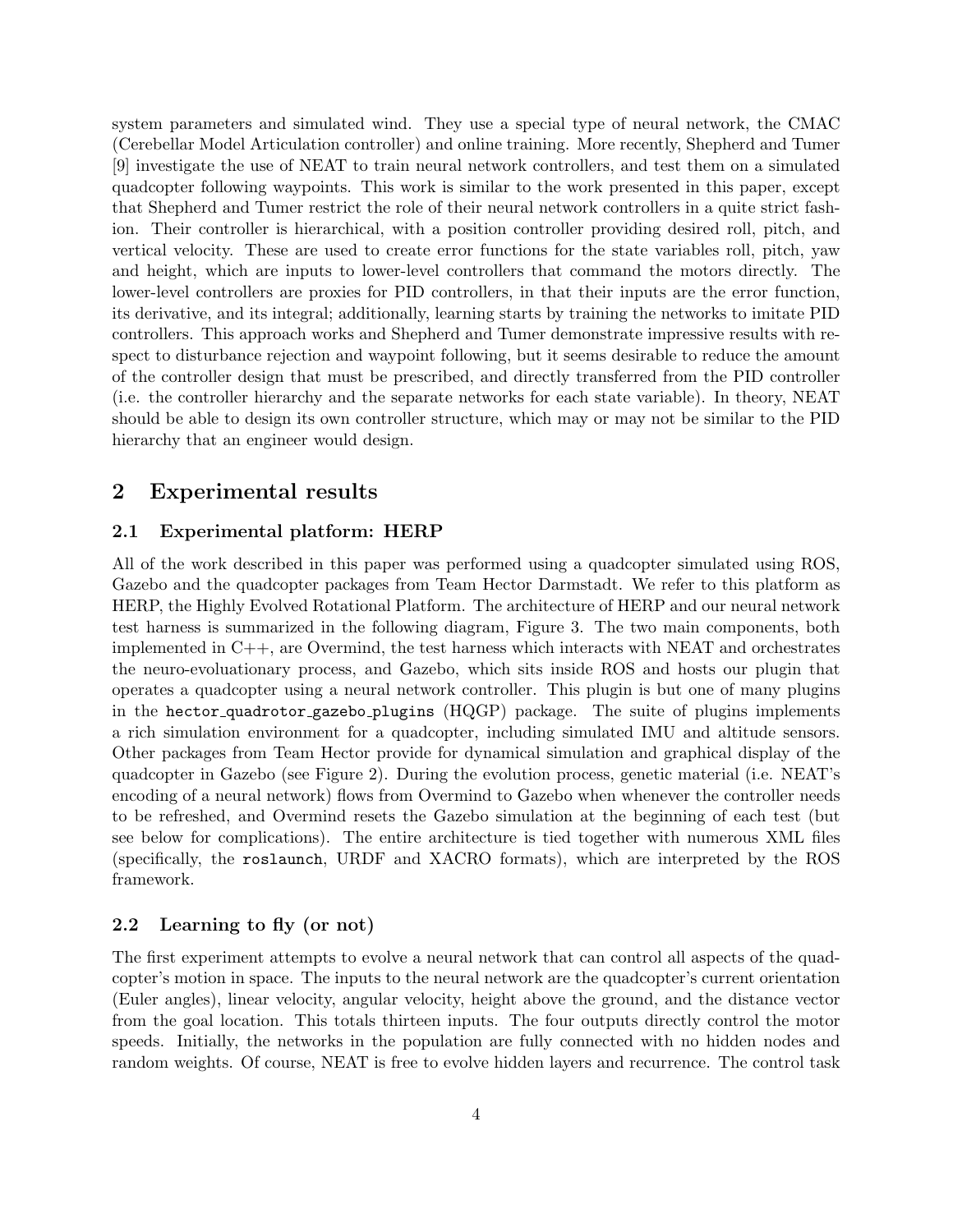

Figure 2: This is the quadcopter model provided by hector quadrotor for simulation in Gazebo, dubbed "HERP" for the purposes of these experiments. Rendering from [5].



Figure 3: This diagram shows the architecture of HERP and our neural network test harness, Overmind.

requires integration and smoothly varying control, so recurrence should be an important part of the final network.

The experimental setup in this case is simple. One trial starts the quadcopter at the point  $(0, 0, 0.5)$  in free space, with no obstructions. It is given an initial energy (configurable, for this experiment set to  $E_0 = 10000$ . The quadcopter is allowed to run until one of the following occurs:

- The time runs out. We set the maximum trial time to  $t_{max} = 20$  seconds. This is measured in "simulator time", which is very nearly synchronized with wall time.
- The quadcopter strays too far from the goal location (more on goals below). We set  $d_{max} = 25$ meters in early trials, but in later trials we set  $d_{max} = 2500$  meters in order to effectively remove this restriction and focus on stabilization.
- The energy runs out. For all of our trials  $E_{min} = 5000$ , and the energy decreases at every timestep based on the motor commands. This simulates energy usage; quadcopters, like all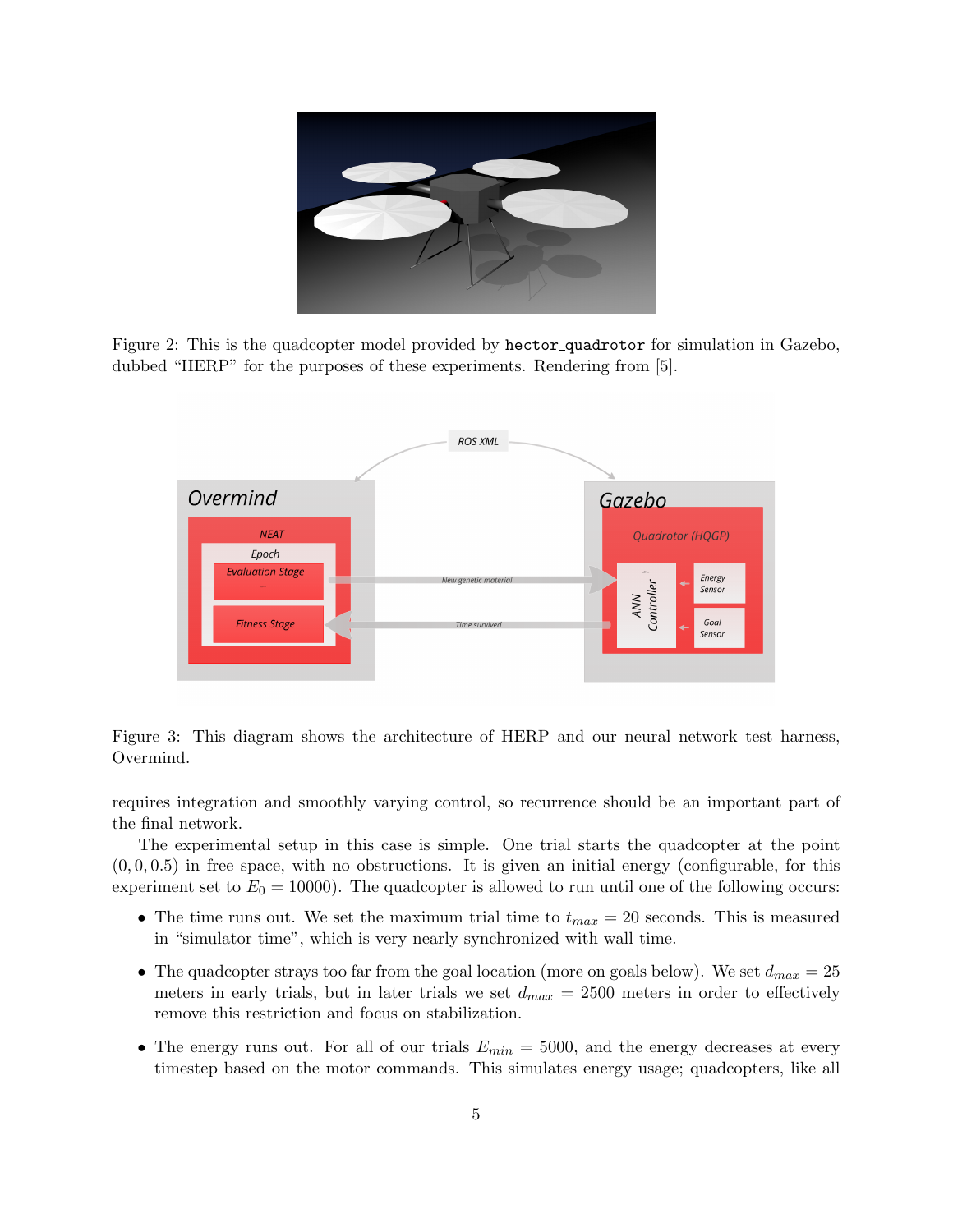flying robots, need to be very energy-conscious because battery technology is often a limiting factor. If the motor command at timestep i is  $M_i = \begin{bmatrix} m_1 & m_2 & m_3 & m_4 \end{bmatrix}^T$ , then the energy decreases proportionally:

$$
E_{i+1} = E_i - \alpha(m_1 + m_2 + m_3 + m_4)
$$
 (1)

In our experiments this proportionality constant  $\alpha = 0.01$ .

In addition, when the quadcopter is close enough to a goal  $(d_{\text{close enough}} = 20 \text{ meters})$ , then it receives an energy boost ("in-flight battery recharging") of 0.02.

These numbers seem small, but the controllers run at least a hundred times per second, so the small deltas are integrated quickly.

• The simulator encounters a NaN fault. Some situations cause the physics solver to given an incorrect result, namely NaN (Not a Number). This invalidates further simulation, so the trials were halted if this occurred.

The goal and waypoint scheme was envisioned as a way to direct the quadcopter's movements once it learned to stabilize. The plan turns out to be similar to that implemented by [9]. There is one goal location in the world at a time, and the three-dimensionsial vector reaching from the quadcopter to the goal is given to the neural network as input. The initial goal is at the same location as the quadcopter,  $(0, 0, 0.5)$ . If a quadcopter stays near a goal for a given period of time, then the goal will move and the quadcopter will be forced to follow it in order to gain the corresponding energy boost. The moving goals were never implemented, because the quadcopters never learned to stabilize.

Since the energy bookeeping should imbue the quadcopter with intrinsic motivation to conserve energy and seek the goal location, the fitness function is extremely simple. It is simply the total time that the quadcopter survives.

Unfortunately, this experiment was unsuccessful in producing a stabilizing quadcopter controller. Figure 4 shows a typical evolution run. It is clear that the complexity of the neural network is increasing, but the fitness (survival time) is flat at nearly zero. The main cause of this seems to be bugs in the Gazebo simulator (more on that below).

#### 2.3 Observing the experts

One promising way to begin the training of a neural network controller would be to imitate the behavior of an "expert" which can already solve the problem at some level (possibly an introductoy level). In this case, Team Hector Darmstadt includes a simple PID controller that can be used as an expert. In the second experiment, therefore, we keep the same general architecture as in the first experiment. However, the neural network controller no longer has direct control of the quadcopter (though it is still being evaluated and evolved by the Overmind). Instead, the simple PID controller is put in control. The PID controller produces a force and a torque which are applied to the quadcopter at each timestep. The neural network controller produces desired motor commands. These ouputs are related by the following equation:

$$
\begin{bmatrix} F_z \\ T_x \\ T_y \\ T_z \end{bmatrix} = \begin{bmatrix} 1 & 1 & 1 & 1 \\ 0 & -1 & 0 & 1 \\ -1 & 0 & 1 & 0 \\ 0.5 & -0.5 & 0.5 & -0.5 \end{bmatrix} \begin{bmatrix} m_1 \\ m_2 \\ m_3 \\ m_4 \end{bmatrix}
$$
 (2)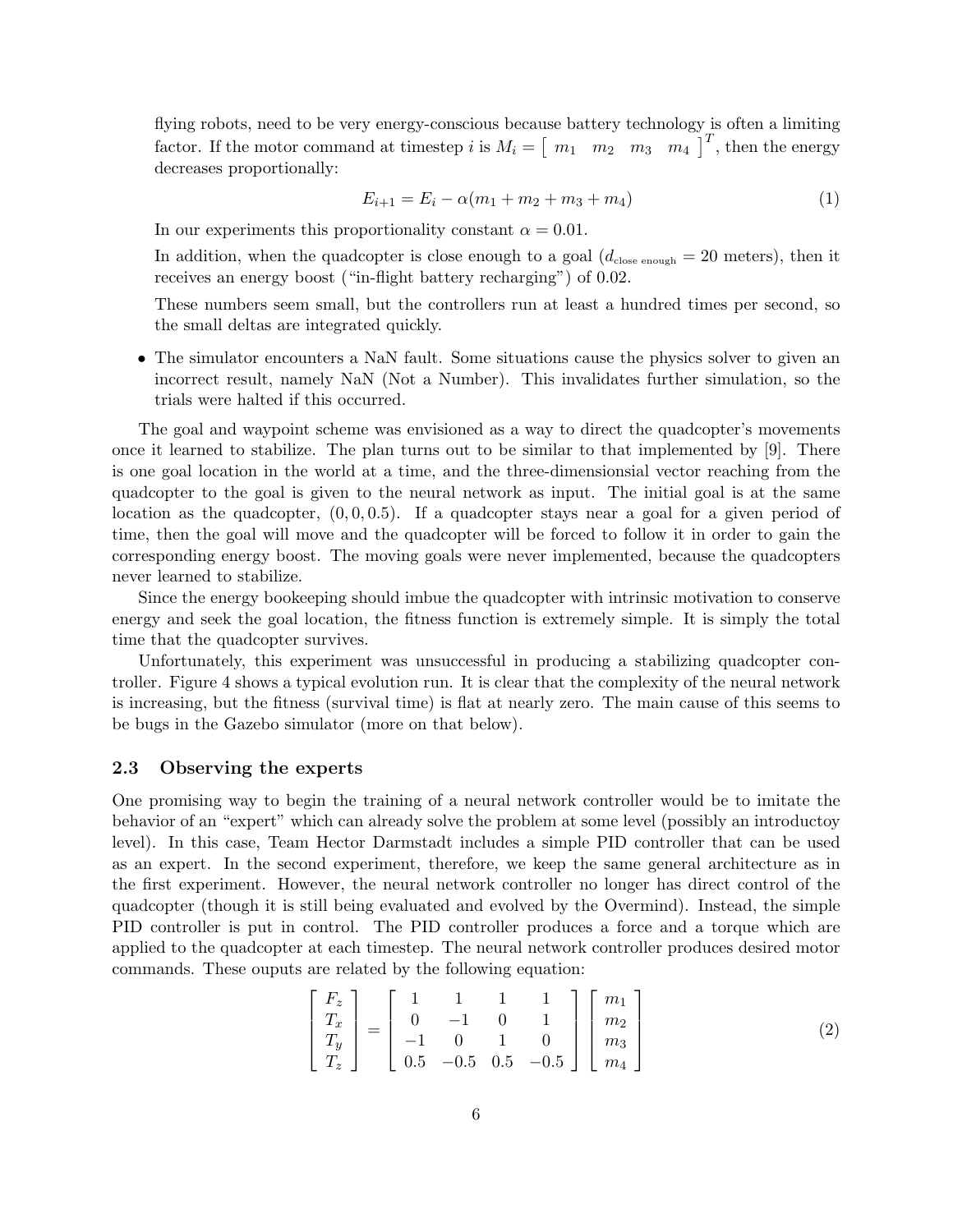

Figure 4: This plot shows an evolution run where the learning process was not successful.

Since the matrix is invertible, we can proceed as if both controllers output desired motor commands.

The experimental setup is much the same as in Experiment 1, except that the quadcopter always runs for the maximum time (20 seconds). The Overmind runs both controllers until the time runs out, perturbing the quadcopter with a simulated force and torque impulse every few seconds (this simulates buffeting wind or other disturbances). The PID controller is able to recover, and the neural network controller should learn to imitate its motor commands. As shown in the equations below, the Overmind keeps a running dot product of the controllers' time-series command vectors (if there are n timesteps, then the vectors will each have  $4n$  elements) and uses the fitness function to minimize the dot product (the fitness function is simply the inverse of the dot product).

$$
m_{n,i,j} = \text{HERP's motor command to motor } i \text{ at time } j \tag{3}
$$

$$
m_{p,i,j} = \text{PID controllers' motor command to motor } i \text{ at time } j \tag{4}
$$

$$
M_{net} = [m_{n,1,0} \quad m_{n,2,0} \quad m_{n,3,0} \quad m_{n,4,0} \quad m_{n,1,1} \quad \dots \tag{5}
$$

$$
M_{PID} = \begin{bmatrix} m_{p,1,0} & m_{p,2,0} & m_{p,3,0} & m_{p,4,0} & m_{p,1,1} & \dots \end{bmatrix}
$$
 (6)

$$
fitness = (M_{net} \cdot M_{PID})^{-1} \tag{7}
$$

Unfortunately, this approach was not successful in evolving a neural network controller that could imitate the simple PID controller, even though NEAT attempted to complexify. A plot of fitness vs. time is shown in Figure 5.

# 2.4 Challenges

# 2.4.1 ROS architecture

Because this project was completed in a limited amount of time, we decided to build the experiment within the ROS framework. However, this presented its own significant challenges. Because ROS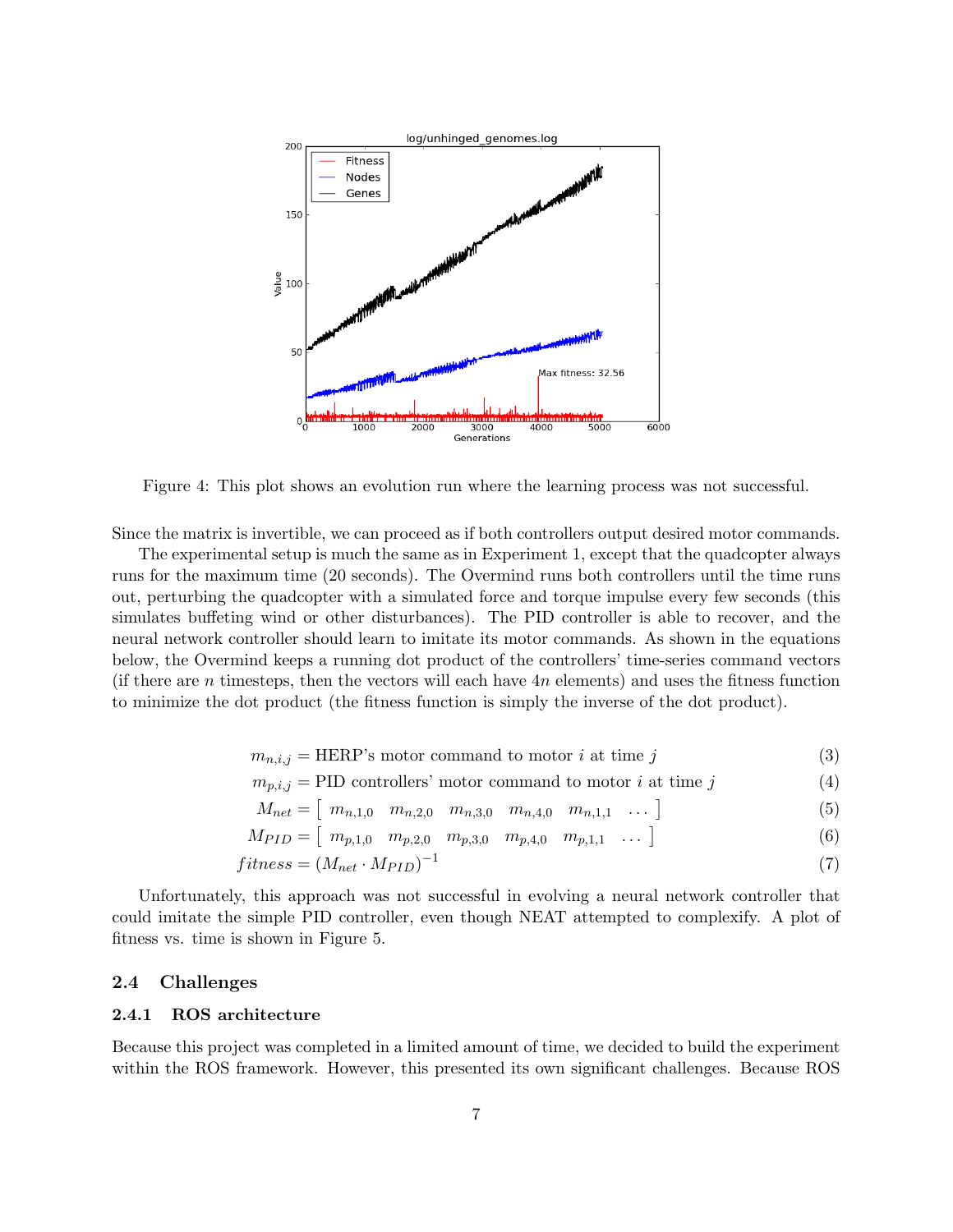

Figure 5: This plot shows an evolution run, attempting (and failing) to train the neural network controller to imitate the simple PID controller.

is so generalizable, and predicated on multiple inter-communicating subprograms, a significant amount of boilerplate code must be written to implement even a trivial task.

There is also a paucity of documentation for most of the setup code that must be written to produce a working ROS node. For example, a given node's manifest.xml file might look like this:

```
1 <package>
2 <description brief="herp_msgs">
3
4 This package provides various msg/srv files for messages/services
5 passed around between Overmind and hector_quadcopter_gazebo_plugins.
6
7 </description>
8 <author>Alex Burka and Seth Foster</author>
9 <license>BSD</license>
10 <review status="unreviewed" notes=""/>
11 <url>http://ros.org/wiki/herp_msgs</url>
12
13 <depend package="roslib"/>
14 <depend package="roscpp"/>
15 <depend package="geometry_msgs"/>
16 <export>
17 <cpp cflags="-I${prefix}/include"/>
18 </export>
19
```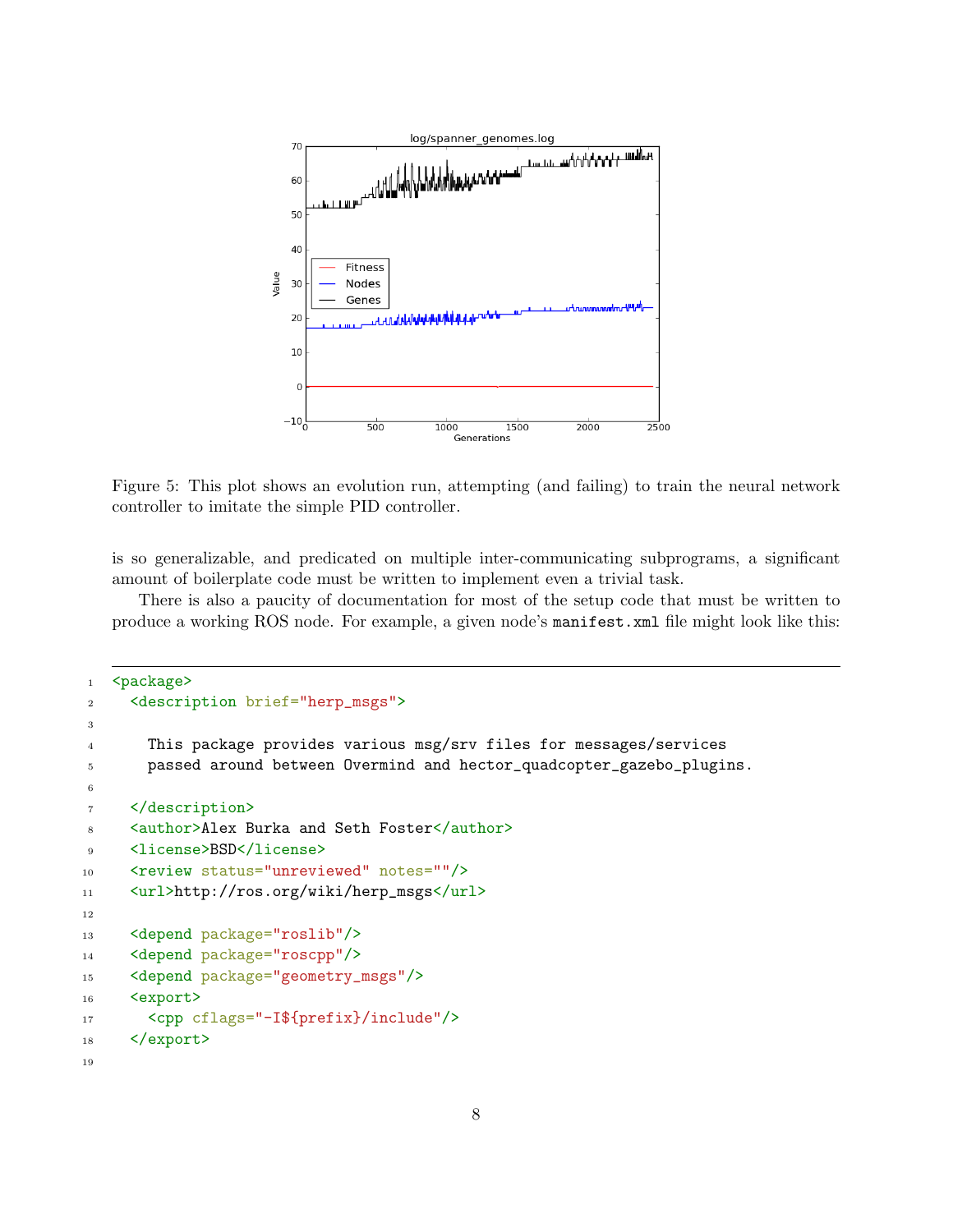```
20 <rosbuild2>
21 <depend package="roslib"/>
22 <depend package="geometry_msgs"/>
23 <export>
24 <include_dir>${herp_msgs_SOURCE_DIR}/include</include_dir>
25 </export>
26
27 <msgs>
28 msg/EnergyRemaining.msg
29 msg/OvermindStatus.msg
30 \times / \text{msgs}31 \langlesrvs>
32 srv/GenomeWithUnnecessarilyLongTypeName.srv
33 \times \langle srvs>
34 \times /rosbuild2>
35 </package>
```
An example of the undocumented nature of ROS is the above file. Note the rosbuild2 environment. There is no reason we could find to put this here aside from other manifest. xml files having it; however, without that environment and its duplication of code, the node will not compile.

In addition, the tool used by ROS to visualize data does not work with our machine's hardware.

# 2.4.2 Gazebo bugs

The primary problem with Gazebo is that for models with small masses, a strange look will cause an overflow in angular velocity which leads to most of the model's state being composed of NaN. Since any operation on NaN produces another NaN, this error will be threaded through the simulation and the trial will give no further useful data. A significant portion of our coding time was devoted to figuring out a way to avoid this situation. In our overmind program, we monitor the output of Gazebo for NaNs using a standard ROS message subscriber that listens to the state of the model:

```
1 ros::Subscriber state_sub = nh->subscribe<gazebo_msgs::ModelStates>(state_topic,
2 1000, state_callback);
3
4 /*Code between subscriber declaration and callback elided*/
5
6 void state_callback(const gazebo_msgs::ModelStatesConstPtr& msg)
7 {
     for (int i=0; i<3; i++) { //hardcoded because fuck you use a vector
9 geometry_msgs::Vector3 thistwist = msg->twist[i].angular;
10 if(isnan(thistwist.x) || isnan(thistwist.y) || isnan(thistwist.z)){
11
12 ROS_INFO("Stopping because nan");
13 genome_log << "// NAN ENCOUNTERED" << endl;
14 beam_me_up();
```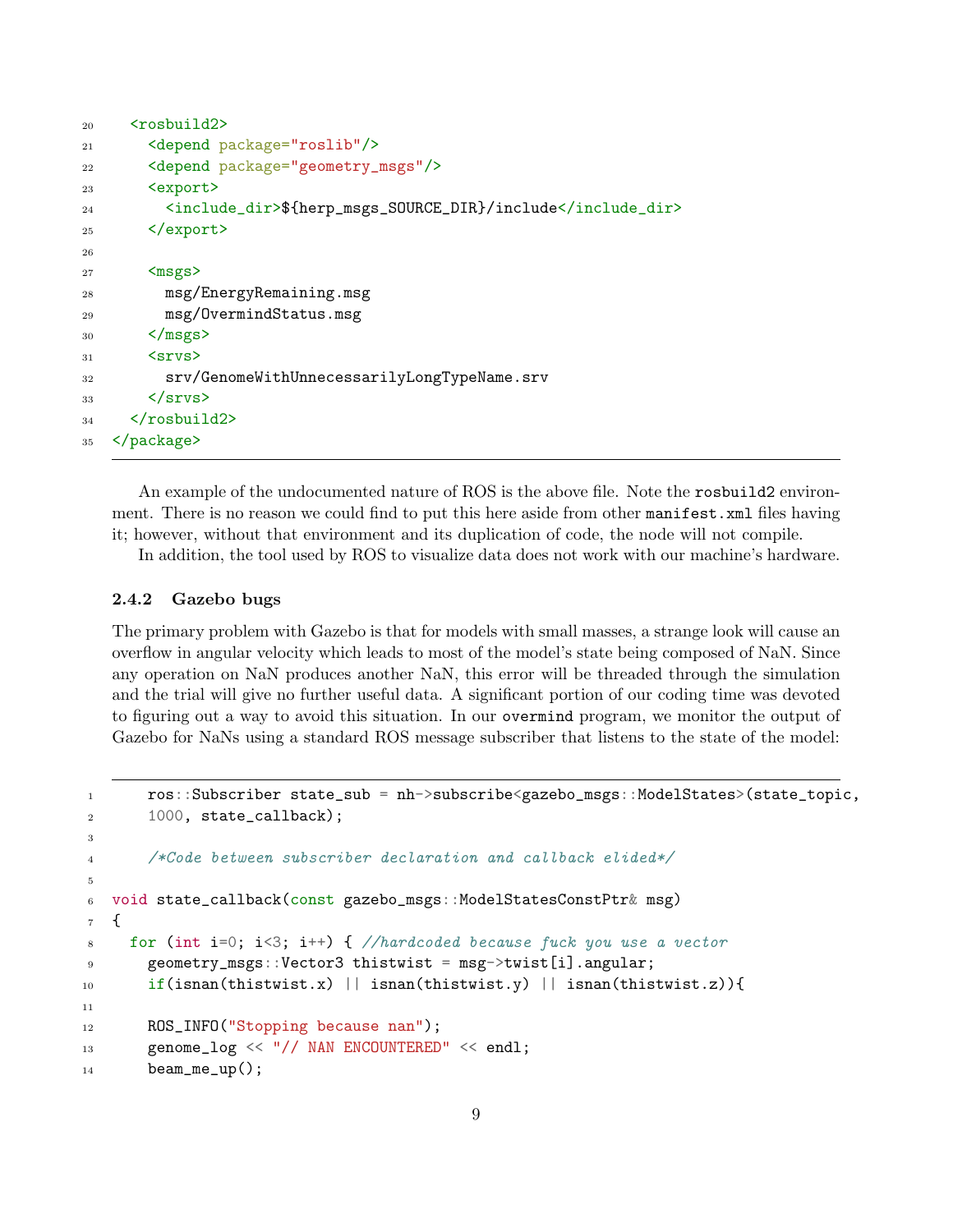```
15
16 }
17 }
18 }
```
The above code monitors the state of the quadcopter model in Gazebo for every NaN. When one is detected, it writes to a log and terminates the trial using the beam me up() function, which removes the quadcopter from the environment, cleans up, and writes its status to NEAT. In theory, because the fitness reported to NEAT is a pure function of the time that the quadcopter individual survived, the controller over many runs ought to figure out how to behave to avoid making NaNs.

In practice, however, the controllers did not learn how to avoid this situation. We think that this is because Gazebo is so sensitive to inputs, in ways that we do not fully understand, that a model's state will turn into NaNs with little to no provocation, in unpredictable ways.

#### 2.4.3 GAs are unpredictable and inscrutable

Another problem with our experiment is in its fundamental underpinnings. The output of a genetic algorithm is hard to make sense of as a human, and the rules governing it are dependent on a large number of parameters (in the case of our implementation of NEAT, there are 33). Because we did not have the time available to test the effects of all the different parameters, we did our experiments with the same parameters that are set in the default experiments that come packaged with NEAT  $C++$  (available at http://nn.cs.utexas.edu/?neat-c). These parameters, which were designed to evolve networks to solve the double-pole balancing problem, may not be suited to the particulars of the problem we are trying to solve.

# 3 Conclusions and Future Work

Though our experiments failed, we believe that there is nothing intrinsically wrong with our experimental premise. Because of the complexifying behavior of NEAT, it (or its HyperNEAT cousin) is uniquely suited to provide an adaptive algorithm for the aerial robot control problem.

## 3.1 Future work

There are many directions for future work on this project, and it is hoped that future researchers will iron out the simulation problems and make meaningful progress on the problem of controlling a quadcopter entirely with a neural network.

To this end, the immediate future work would be to fix our experiment by preventing Gazebo from malfunctioning so as to produce so many NaN results, or to find a way to reliably reset the Gazebo simulation so that there are no artifacts (if the simulation can be completely reset, then the quadcopters can be punished for causing NaN errors and presumably that delinquent behavior will quickly evolve away).

Once the simulation is reliable, the possibilities are unlimited. There are several approaches which we have in mind that could aid in developing a successful neural network controller. Since the search space is unfathomably large and the vast majority of controllers for a flying robot will not be stable, it may be advantageous to use a non-evolutionary method to start with a base neural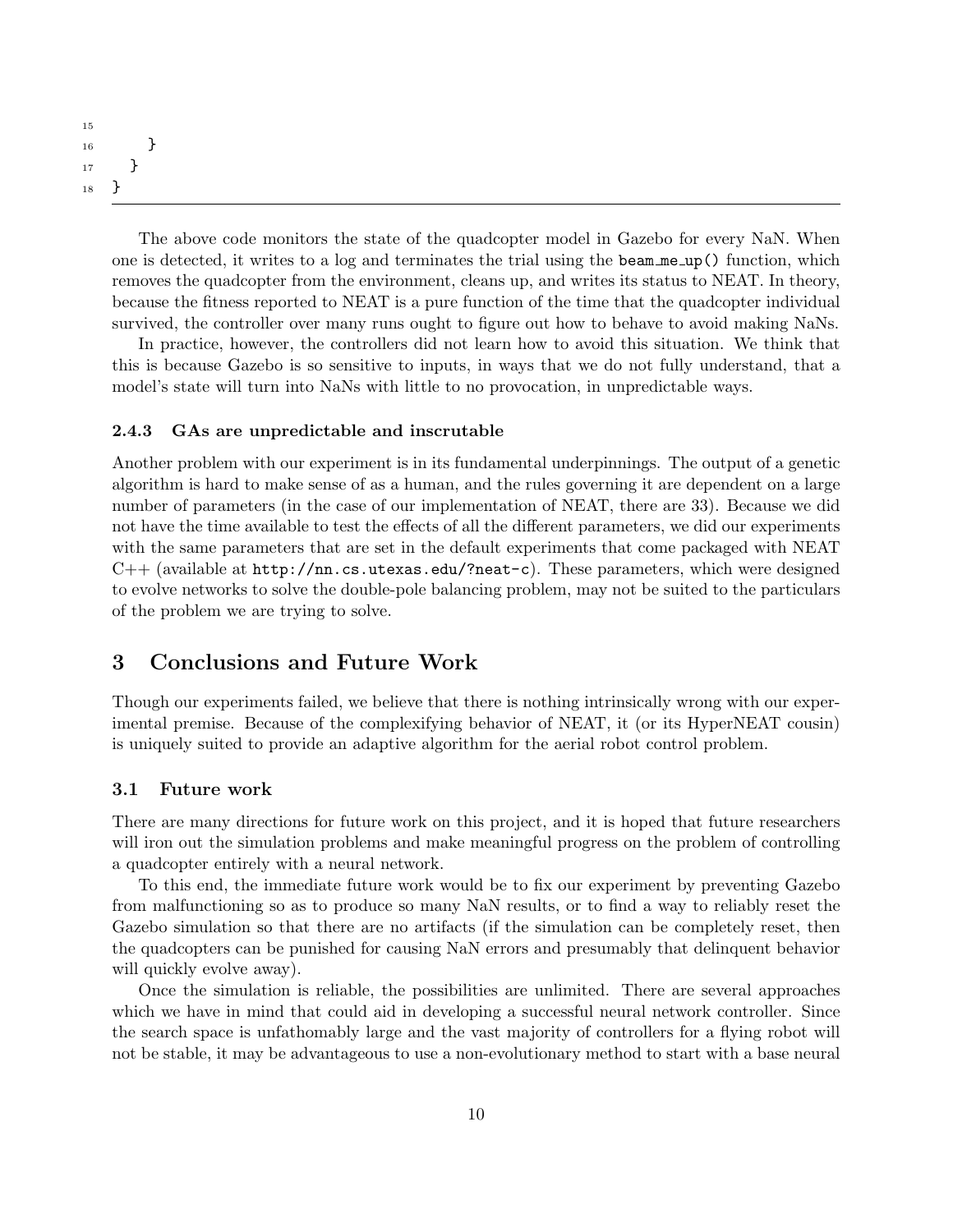network controller which can stabilize acceptably. In Experiment 2, we tried to train a neural network controller to this base level of competency by using NEAT and a fitness function which checked accuracy relative to a PID controller, but using a fixed topology and back-propagation for training might be more successful (with the intention of switching to NEAT once the controller can stabilize).

Another possibility is to structure the controller more, as in ??. It may be that the search space is just too large for us to reasonably expect NEAT to find a solution before the heat death of the universe. We could restrict NEAT's role in the controller by providing some overall structure (for example, separate networks for high-level navigation and low-level stabilization).

Of course, the simulator is never the last word on a robotics project, though it is indispensable for preliminary work such as this. Therefore, once a simulation approach is successful at evolving a competent quadcopter controller, experiments with real robots should proceed.

### Acknowledgments

This project would not have been possible without the support of many people and various pieces of software. Some of these are listed below.

- Lisa Meeden, for teaching us about neural networks, genetic algorithms, NEAT and other adaptive robotics techniques
- Team Hector Darmstadt, for publishing the excellent hector quadrotor stack (and related stacks)
- ROS, the underlying robotics framework and simulator

# References

- [1] Documentation ros wiki. http://www.ros.org/wiki/.
- [2] Matthew Bowers. E90: Fan Powered Drone. Swarthmore College, May 2012.
- [3] Alex Burka and David Saltzman. E90: Snitchcopter. Swarthmore College, May 2012.
- [4] Team Hector Darmstadt. hector quadrotor ros wiki. http://mirror.umd.edu/roswiki/ hector\_quadrotor.html.
- [5] Team Hector Darmstadt. hector quadrotor urdf ros wiki. http://mirror.umd.edu/ roswiki/hector\_quadrotor\_urdf.html.
- [6] Travis Dierks and Sarangapani Jagannathan. Output feedback control of a quadrotor uav using neural networks. Trans. Neur. Netw., 21(1):50–66, January 2010.
- [7] C Nicol and C J B Macnab. Robust neural network control of a quadrotor helicopter schulich school of engineering , university of calgary department of electrical and computer engineering department of mechanical and manufacturing engineering. Control, 130(1):1233–1238, 2008.
- [8] Morgan Quigley, Ken Conley, Brian P. Gerkey, Josh Faust, Tully Foote, Jeremy Leibs, Rob Wheeler, and Andrew Y. Ng. Ros: an open-source robot operating system. In *ICRA Workshop* on Open Source Software, 2009.